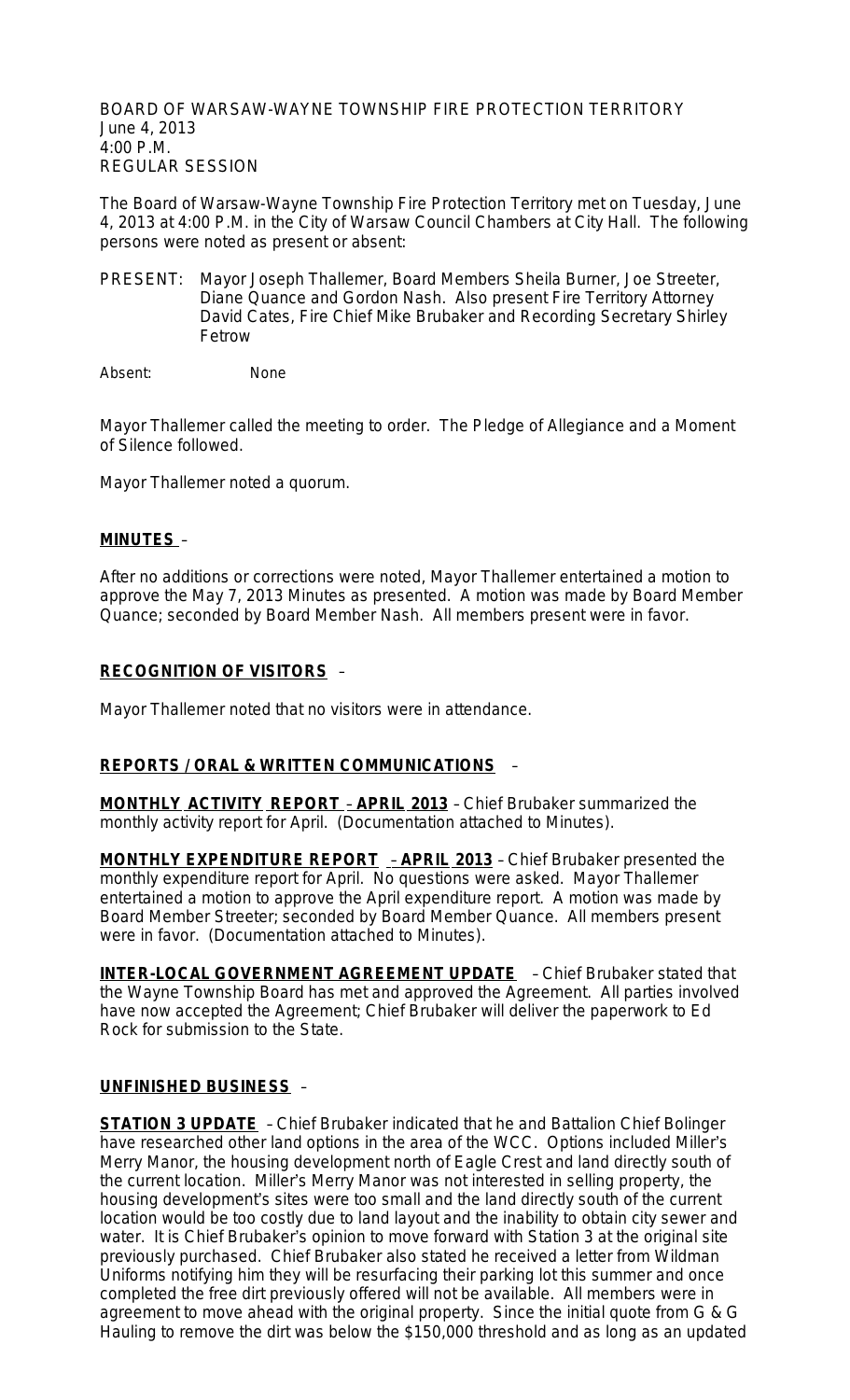quote remains below the threshold, all board members gave approval by general consensus for Chief Brubaker to proceed with the dirt project. Chief Brubaker indicated that Wildman's has specified G & G Hauling will be doing the dirt work.

## **NEW BUSINESS** –

**STATION 1 SIDING PROPOSAL** – Chief Brubaker presented a proposal from Robinson Construction to replace the metal siding at Station 1. Chief Brubaker indicated the cost includes siding and insulation, but does not include anything on the structural members that may be damaged. Chief Brubaker recommended Robinson Construction for their structural engineering background in the event structural damage is found during the siding replacement. Mayor Thallemer entertained a motion to approve the quote. Board Member Burner made a motion to approve; seconded by Board Member Nash. No further discussion. All members present were in favor. (Documentation attached to Minutes).

**STATION 1 ROOF PROPOSAL** – Chief Brubaker presented a proposal from Robinson Construction to replace the roof and insulation at Station 1. The quote is to remove the west truck bay roof deck and insulation and replace with new materials. Mayor Thallemer entertained a motion to approve the quote. Board Member Quance made a motion to approve; seconded by Board Member Streeter. All members present were in favor. (Documentation attached to Minutes).

**STATION 2 GENERATOR QUOTES** – Chief Brubaker presented two quotes for replacement of the generator at Station 2. Chief Brubaker indicated that the Board of Works approved the Cummins Crosspoint quote at the May 21, 2013 meeting, and asked for their approval also. After no questions were raised, Board Member Streeter made a motion to approve; seconded by Board Member Burner. All members present were in favor. (Documentation attached to Minutes).

**AUTOMATIC MUTUAL AID** - Chief Brubaker distributed statistics on mutual aid given and received over the past three years, and proposed entering into automatic mutual aid agreements with area fire departments. According to Chief Brubaker, in order to receive credit through ISO for mutual aids, the mutual aids must be considered automatic mutual aids. Chief Brubaker indicated he has been in conversation with Attorney Cates and confirmed this can be accomplished with signed agreements by the participating departments' fire chiefs. After a short discussion, all board members gave approval by general consensus for Chief Brubaker to proceed. (Documentation attached to Minutes).

# **TRAVEL REQUESTS** –

1. DIVE CLASSES, JULY 2013 - Chief Brubaker briefly explained the five dive classes presented for approval. Prior approval was given for the department to host the classes. For being the host department, free classes will be provided depending on the number of total participants. Mayor Thallemer requested the travel requests go before the Board of Works due to the cost and number of days involved. Mayor Thallemer entertained a motion to approve. Board Member Quance made a motion to approve; seconded by Board Member Nash. No further discussion. All members were in favor. (Documentation attached to Minutes).

2. **INSTRUCTOR IN-SERVICE** - Chief Brubaker indicated Max Kinsey attended this one-day class that took place in May.

3. FARM ACCIDENT RESCUE TRAINING – Chief Brubaker presented travel requests for Bolinger, Zehring and Neher to attend this training in Monroe, Indiana.

Mayor Thallemer entertained a motion to approve the Instructor In-Service and Farm Accident Rescue Training classes. Board Member Streeter made a motion to approve; seconded by Board Member Quance. All members were in favor. (Documentation attached to Minutes).

# **OTHER MATTERS THAT MAY COME BEFORE THE BOARD** –